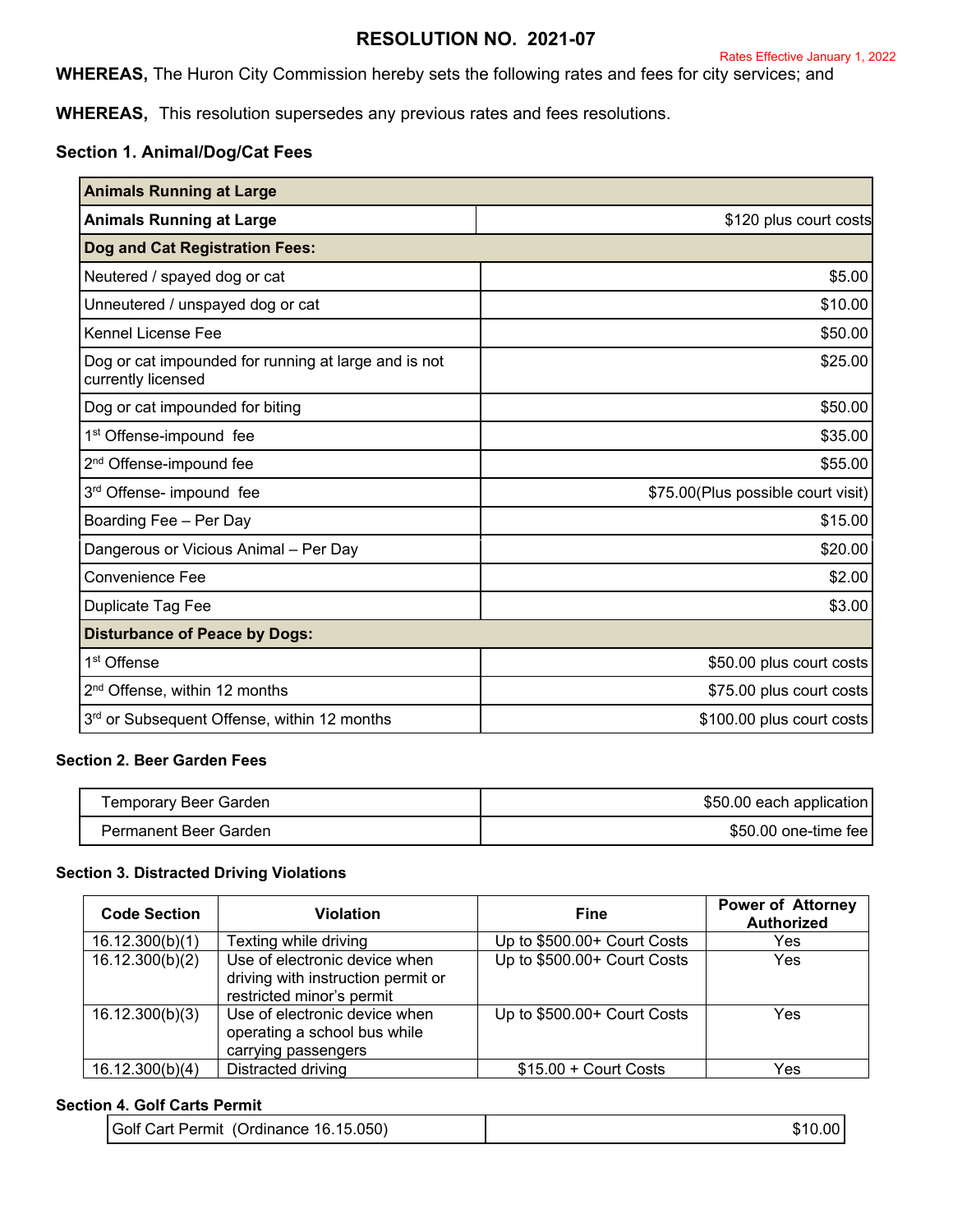# **Section 5. Recycling / Yard Waste Fees/Cardboard Dumpsters**

| Recycling - Single family domestic dwelling unit [6.20.215 E (1)]   | \$2.50/mo                     |
|---------------------------------------------------------------------|-------------------------------|
| Recycling - Multiple dwelling unit $[6.20.215 \text{ E } (2)]$      | \$2/mo for each dwelling unit |
| Recycling - Container pick up fee [6.20.140 B (3)]                  | \$10.00                       |
| Recycling - Container delivery fee [6.20.140 B (3)]                 | \$10.00                       |
| Recycling - Container cleaning [6.20.140 B (3)]                     | \$10.00                       |
| Recycling - Sorting violations of not permitted waste in containers | \$25.00                       |
| Yard Waste Container                                                | <b>Current Market Price</b>   |
| Cardboard 1 pickup per Week                                         | 25.00                         |
| Cardboard 2 pickup per Week                                         | 40.00                         |
| Recycling for Businesses 1 pickup per Week                          | \$20.00                       |
| Recycling for Businesses 2 pickups per Week                         | \$30.00                       |
| Recycling for hand Cardboard Pickup                                 | \$25.00                       |

# **Section 6. Garbage Collection Rates**

| <b>Residential - Garbage Collection Rates</b>                                                                              |              |          |          |                            |          |          |           |           |                     |              |           |          |           |           |           |
|----------------------------------------------------------------------------------------------------------------------------|--------------|----------|----------|----------------------------|----------|----------|-----------|-----------|---------------------|--------------|-----------|----------|-----------|-----------|-----------|
| 1 Pickup / Week                                                                                                            |              |          |          | <b>60-Gallon Container</b> |          |          |           |           | 90-Gallon Container |              |           |          |           |           |           |
|                                                                                                                            | 1 Container  |          |          |                            | \$20.90  |          |           |           |                     |              | \$20.90   |          |           |           |           |
| Additional Containers: \$10.00 per container per month                                                                     |              |          |          |                            |          |          |           |           |                     |              |           |          |           |           |           |
| <b>Business - Garbage Collection Rates - 60-Gallon Container</b>                                                           |              |          |          |                            |          |          |           |           |                     |              |           |          |           |           |           |
| Times picked up per week:                                                                                                  |              |          |          | One                        |          |          | Two       |           |                     | <b>Three</b> |           |          | Four      |           |           |
|                                                                                                                            | 1 Container  |          |          | \$36.00                    |          |          | \$36.00   |           |                     | \$58.00      |           |          | \$78.00   |           |           |
|                                                                                                                            | 2 Containers |          |          | \$36.00                    |          |          | \$78.00   |           |                     | \$122.00     |           |          | \$166.00  |           |           |
|                                                                                                                            | 3 Containers |          |          | \$58.00                    |          |          | \$122.00  |           |                     | \$187.00     |           |          | \$252.00  |           |           |
|                                                                                                                            | 4 Containers |          |          | \$78.00                    |          |          | \$166.00  |           |                     | \$252.00     |           |          | \$340.00  |           |           |
|                                                                                                                            | 5 Containers |          |          | \$100.00                   |          |          | \$210.00  |           |                     | \$319.00     |           |          | \$426.00  |           |           |
|                                                                                                                            | 6 Containers |          |          | \$122.00                   |          |          | \$252.00  |           |                     | \$360.00     |           |          | \$513.00  |           |           |
| <b>Business - Garbage Collection Rates - 90-Gallon Container</b>                                                           |              |          |          |                            |          |          |           |           |                     |              |           |          |           |           |           |
| Times picked up per week:                                                                                                  |              |          |          | One                        |          |          | Two       |           |                     | <b>Three</b> |           |          | Four      |           |           |
|                                                                                                                            | 1 Container  |          |          | \$45.00                    |          | \$45.00  |           | \$64.00   |                     | \$87.00      |           |          |           |           |           |
|                                                                                                                            | 2 Containers |          |          | \$45.00                    |          |          | \$87.00   | \$136.00  |                     |              | \$174.00  |          |           |           |           |
|                                                                                                                            | 3 Containers |          |          | \$64.00                    |          | \$127.00 |           |           | \$196.00            |              |           | \$260.00 |           |           |           |
|                                                                                                                            | 4 Containers |          |          | \$87.00                    |          |          | \$174.00  |           | \$260.00            |              |           | \$348.00 |           |           |           |
|                                                                                                                            | 5 Containers |          |          | \$108.00                   |          |          | \$217.00  |           | \$325.00            |              |           | \$474.00 |           |           |           |
|                                                                                                                            | 6 Containers |          |          | \$127.00                   |          |          | \$254.00  |           |                     | \$382.00     |           |          | \$510.00  |           |           |
| 3 Yd Dumpster Based on Material Type                                                                                       |              |          |          |                            |          |          |           |           |                     |              |           |          |           |           |           |
| X/Week                                                                                                                     | One          |          | Two      |                            |          | Three    |           |           | Four                |              | Five      |          |           | Six       |           |
| 1 Container                                                                                                                | \$58.00      | \$81.00  | \$116.00 | \$163.00                   | \$174.00 |          | \$244.00  | \$233.00  |                     | \$327.00     | \$297.00  |          | \$396.00  | \$349.00  | \$489.00  |
| 2 Containers                                                                                                               | \$116.00     | \$163.00 | \$233.00 | \$327.00                   | \$349.00 |          | \$489.00  | \$524.00  |                     | \$734.00     | \$583.00  |          | 4817.00   | \$699.00  | \$997.00  |
| 3 Containers                                                                                                               | \$174.00     | \$244.00 | \$349.00 | \$489.00                   | \$583.00 |          | \$817.00  | \$699.00  |                     | \$997.00     | \$874.00  |          | \$1224.00 | \$1049.00 | \$1469.00 |
| 4 Containers                                                                                                               | \$233.0      | \$327.00 | \$467.00 | \$653.00                   | \$699.00 |          | \$979.00  | \$933.00  |                     | \$1306.00    | 1167.00   |          | \$1633.00 | \$1399.00 | \$1960.00 |
| 5 Containers<br>*Add \$10.00 per month rental fee to the above rates for dumpster rent.<br>** Extra pick-ups: \$30.00 each | \$291.00     | \$408.00 | \$612.00 | \$857.00                   | \$874.00 |          | \$1224.00 | \$1167.00 |                     | \$1633.00    | \$1458.00 |          | \$2041.00 | \$1836.00 | \$2361.00 |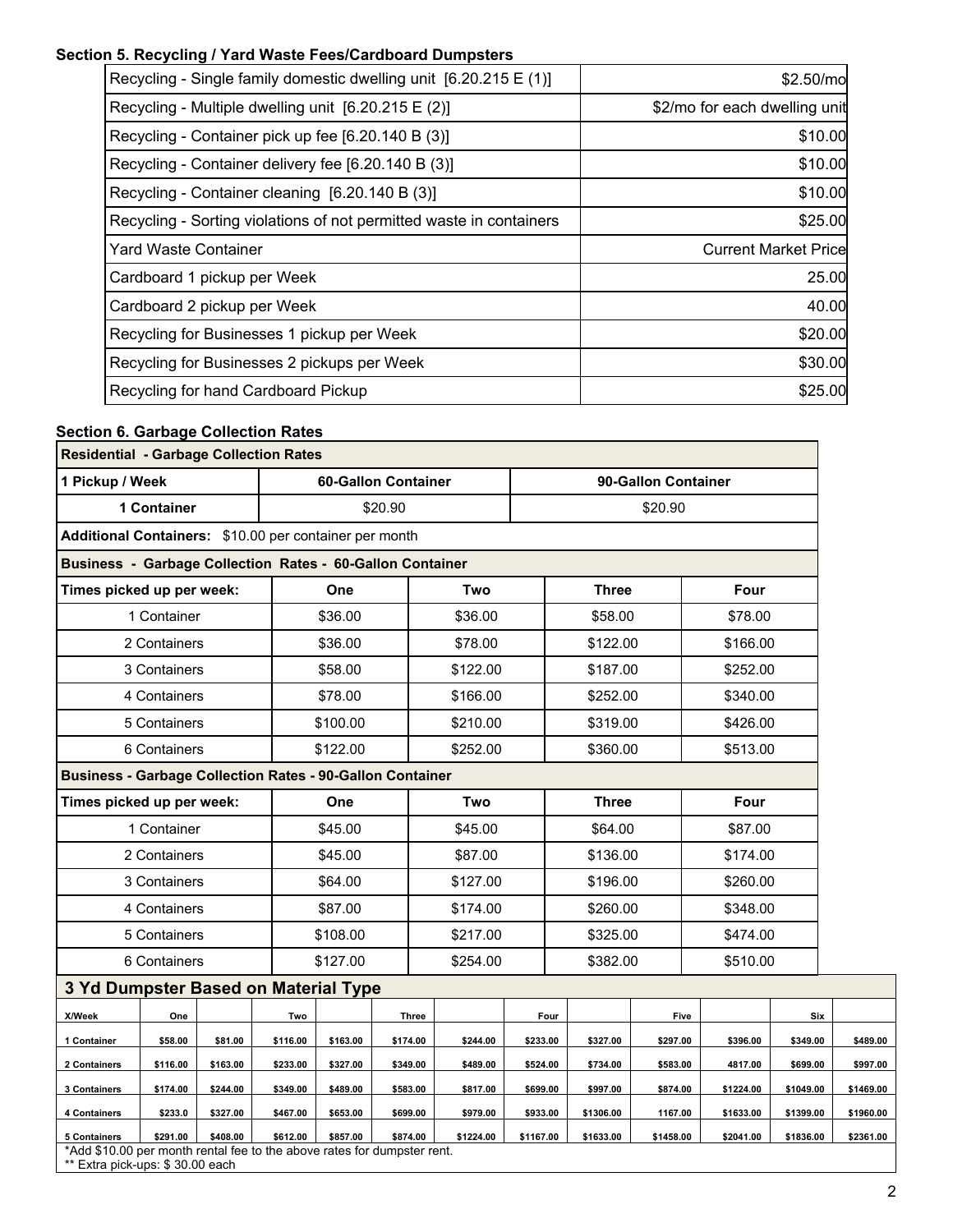| 4 Yd Dumpster Based on Material Type |                                                                         |          |          |           |              |           |           |           |           |           |           |           |
|--------------------------------------|-------------------------------------------------------------------------|----------|----------|-----------|--------------|-----------|-----------|-----------|-----------|-----------|-----------|-----------|
| <b>X/Week</b>                        | One                                                                     |          | Two      |           | <b>Three</b> |           | Four      |           | Five      |           | Six       |           |
| Container                            | \$87.00                                                                 | \$113.00 | \$156.00 | \$219.00  | \$233.00     | \$32600   | \$307.00  | \$432.00  | \$390.00  | \$546.00  | \$466.00  | \$653.00  |
| 2 Containers                         | \$156.00                                                                | \$219.00 | \$307.00 | \$432.00  | \$466.00     | \$653.00  | \$618.00  | \$865.00  | \$775.00  | \$1085.00 | \$933.00  | \$1306.00 |
| 3 Containers                         | \$233.00                                                                | \$326.00 | \$466.00 | \$653.00  | \$699.00     | \$979.00  | \$933.00  | \$1264.00 | \$1166.00 | \$1633.00 | \$1399.00 | \$1936.00 |
| <b>4 Containers</b>                  | \$307.00                                                                | \$432.00 | \$618.00 | \$865.00  | \$903.00     | \$1264.00 | \$1253.00 | \$1755.00 | \$1545.00 | \$2164.00 | \$1866.00 | \$2613.00 |
| 5 Containers                         | \$390.00                                                                | \$546.00 | \$775.00 | \$1085.00 | \$1253.00    | \$1253.00 | \$1936.00 | \$2710.00 | \$1983.00 | \$2776.00 | \$2333.00 | \$3267.00 |
|                                      | *Add \$10.00 per month rental fee to the above rates for dumpster rent. |          |          |           |              |           |           |           |           |           |           |           |
| ** Extra pick-ups: \$30.00 each      |                                                                         |          |          |           |              |           |           |           |           |           |           |           |

# **Section 7. Parking Violation Fines / Permits / Fees**

| <b>Violation / Permit</b>          | <b>Section</b> | Fine / Fee | <b>Fine After 7</b><br><b>Days</b> | <b>Fine After 30 Days</b> |
|------------------------------------|----------------|------------|------------------------------------|---------------------------|
| 72 Hour Parking                    | 16.28.090      | \$15.00    | \$30.00                            | $$100.00 +$ Court Costs   |
| <b>Blocking Driveway</b>           | 16.28.010(g)   | \$25.00    | \$50.00                            | \$100.00 + Court Costs    |
| <b>Delivery Vehicle Violations</b> | 16.28.130      | \$10.00    | \$20.00                            | $$100.00 +$ Court Costs   |
| Double Parked                      | 16.28.010(c)   | \$10.00    | \$20.00                            | $$100.00 +$ Court Costs   |
| <b>Emergency Snow Routes</b>       | 16.30.020      | \$35.00    | \$50.00                            | $$100.00 +$ Court Costs   |
| <b>Handicapped Parking</b>         | 16.28.140      | \$75.00    | \$150.00                           | \$200.00 + Court Costs    |
| <b>Livestock Trailer Parking</b>   | 9.58.040       | \$10.00    | \$20.00                            | $$100.00 +$ Court Costs   |
| Loading Zone                       | 16.28.076      | \$10.00    | \$20.00                            | $$100.00 +$ Court Costs   |
| No Parking Zone                    | 16.08.090(c)   | \$15.00    | \$30.00                            | \$100.00 + Court Costs    |
| Not Within 12 inches of Curb       | 16.28.050      | \$10.00    | \$20.00                            | \$100.00 + Court Costs    |
| Not Within Space Lines             | 16.28.050      | \$10.00    | \$20.00                            | $$100.00 +$ Court Costs   |
| <b>Obstructing Traffic</b>         | 16.28.010(i)   | \$10.00    | \$20.00                            | $$100.00 +$ Court Costs   |
| Overtime Parking                   | 16.28.015      | \$5.00     | \$10.00                            | \$100.00 + Court Costs    |
| <b>Parked Against Traffic</b>      | 16.28.050      | \$10.00    | \$20.00                            | \$100.00 + Court Costs    |
| Parked in Alley                    | 16.28.020      | \$10.00    | \$20.00                            | \$100.00 + Court Costs    |
| Parked in Leased Space             | 16.28.010(j)   | \$25.00    | \$50.00                            | \$100.00 + Court Costs    |
| Parked in Police Parking Space     | 16.28.030      | \$10.00    | \$20.00                            | $$100.00 +$ Court Costs   |
| Parked on Boulevard                | 16.28.010(k)   | \$25.00    | \$50.00                            | $$100.00 +$ Court Costs   |
| Parked on Crosswalk                | 16.28.010(b)   | \$10.00    | \$20.00                            | $$100.00 +$ Court Costs   |
| Parked on Private Property         | 16.28.010(j)   | \$25.00    | \$50.00                            | $$100.00 +$ Court Costs   |
| Parked on Sidewalk                 | 16.28.010(h)   | \$10.00    | \$20.00                            | $$100.00 +$ Court Costs   |
| Parked within 4 feet of vehicle    | 16.28.050      | \$10.00    | \$20.00                            | $$100.00 +$ Court Costs   |
| <b>Reserved Parking Space</b>      | 16.28.010(j)   | \$10.00    | \$20.00                            | \$100.00 + Court Costs    |
| <b>Snow Alert Alternate Days</b>   | 16.30.060      | \$35.00    | \$50.00                            | $$100.00 +$ Court Costs   |
| Snow Alert Core Parking Area       | 16.30.050      | \$35.00    | \$50.00                            | $$100.00 +$ Court Costs   |
| <b>Temporary No Parking</b>        | 16.28.040      | \$25.00    | \$50.00                            | \$100.00 + Court Costs    |
| <b>Truck Parking</b>               | 16.28.070      | \$10.00    | \$20.00                            | \$100.00 + Court Costs    |
| Vehicle over 20 feet in Lot 2      | 16.28.060      | \$10.00    | \$20.00                            | \$100.00 + Court Costs    |
| Vehicle Unattended Running         | 16.28.110      | \$25.00    | \$50.00                            | \$100.00 + Court Costs    |
| Within 15 Feet Hydrant             | 16.28.010(f)   | \$25.00    | \$50.00                            | $$100.00 +$ Court Costs   |
| Within 15 feet of Fire Station     | 16.28.010(e)   | \$10.00    | \$20.00                            | $$100.00 +$ Court Costs   |
| Within 25 feet of Intersection     | 16.28.010(d)   | \$10.00    | \$20.00                            | $$100.00 +$ Court Costs   |
| Within an Intersection             | 16.28.010(a)   | \$10.00    | \$20.00                            | \$100.00 + Court Costs    |
| Service Zone Parking Permit        | 16.28.075      | \$10.00    |                                    |                           |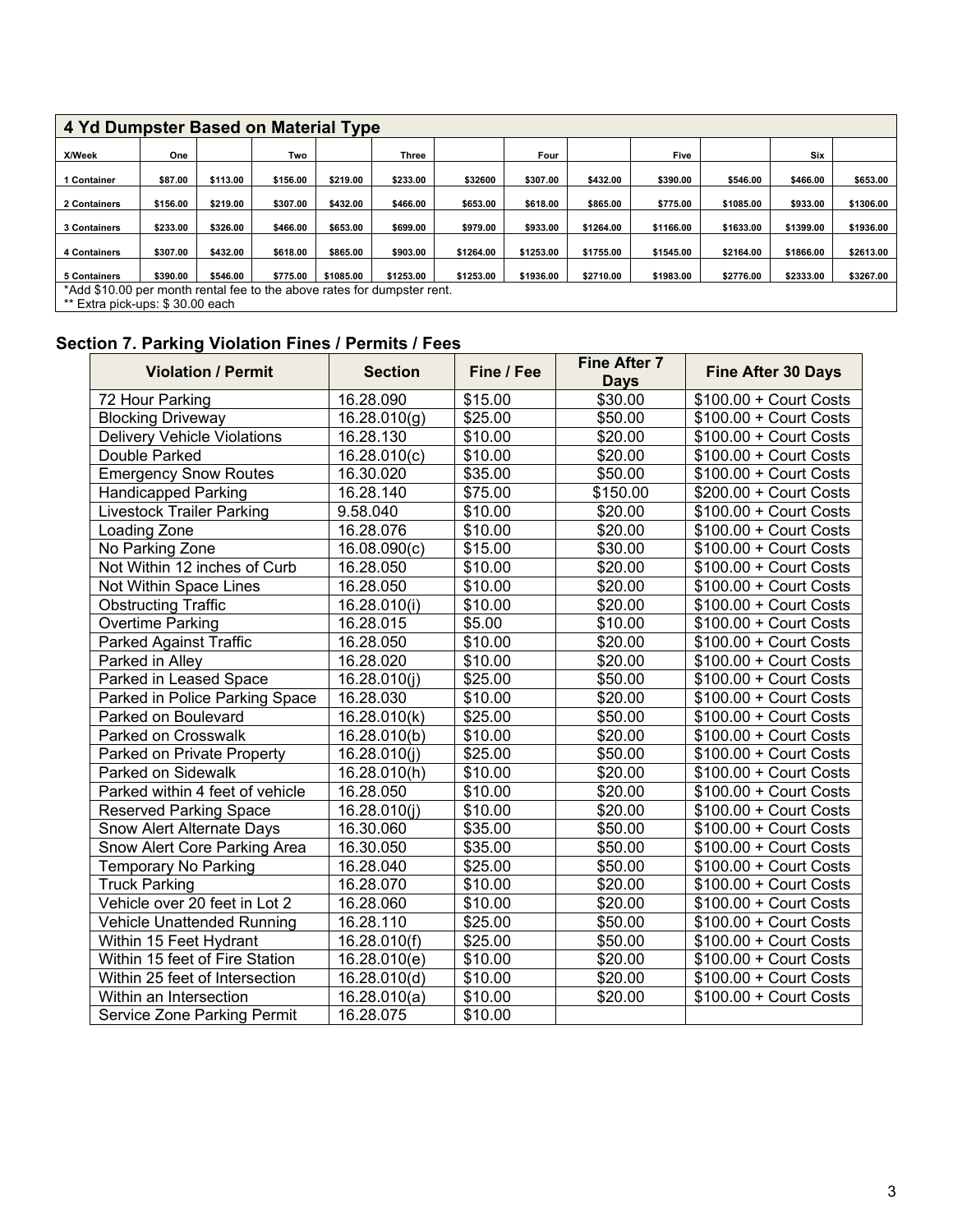# **Section 8. Dynamic Air Compression Braking**

| <b>Violation</b>                                                                                 | <b>Section</b> | <b>Fine</b>                  |  |  |  |
|--------------------------------------------------------------------------------------------------|----------------|------------------------------|--|--|--|
| Dynamic Air Compression Braking                                                                  | 16.12.285      | Up to $$500.00+$ court costs |  |  |  |
| The person having received the magistrate court summons and complaint for violation of ordinance |                |                              |  |  |  |
| 16.12.285 may pay the fine through power of attorney in lieu of a court appearance.              |                |                              |  |  |  |

## **Section 9. Photo Copy / Misc. Rates**

| Photo Copy Rates                    |                                                                            |
|-------------------------------------|----------------------------------------------------------------------------|
| Letter or Legal Size document       | \$0.25 per page                                                            |
| 11" x 17" size document             | $$0.50$ per page                                                           |
| Larger than 11" x 17" size document | \$3.00 per page or the actual cost of reproduction,<br>whichever is larger |
| Faxing                              | \$0.25 per page                                                            |
| DVD Recording of City meetings      | \$20.00                                                                    |
| Marriage Ceremony                   | \$50.00                                                                    |

## **Section 10. Planning and Zoning Fees**

| <b>Annexation Request</b>                                                                                   | \$400              |
|-------------------------------------------------------------------------------------------------------------|--------------------|
| <b>Conditional Use Permit</b>                                                                               | \$350              |
| Home Occupation Request: Type 1                                                                             | \$50               |
| Home Occupation Request: Type 2                                                                             | \$100              |
| Home Occupation Request: Type 3                                                                             | \$350              |
| Preliminary and Final Minor Plat (3 lots or less)                                                           | \$75               |
| Preliminary and Final Major Plat (4 or more lots)                                                           | \$150              |
| Rezone Request                                                                                              | \$400              |
| Sidewalk Business Zone Use Permit                                                                           | \$35.00            |
| Sign Erector License 1 <sup>st</sup> year (must have bond)<br>Sign Erector License renewal (must have bond) | \$25.00<br>\$10.00 |
| <b>Street or Alley Vacation Request</b>                                                                     | \$400              |
| Tattoo/Permanent Makeup Parlor Annual License Fee                                                           | \$200              |
| Variance Request                                                                                            | \$350              |
| <b>Tax Increment Financing Application Fee</b>                                                              | \$1,000.00         |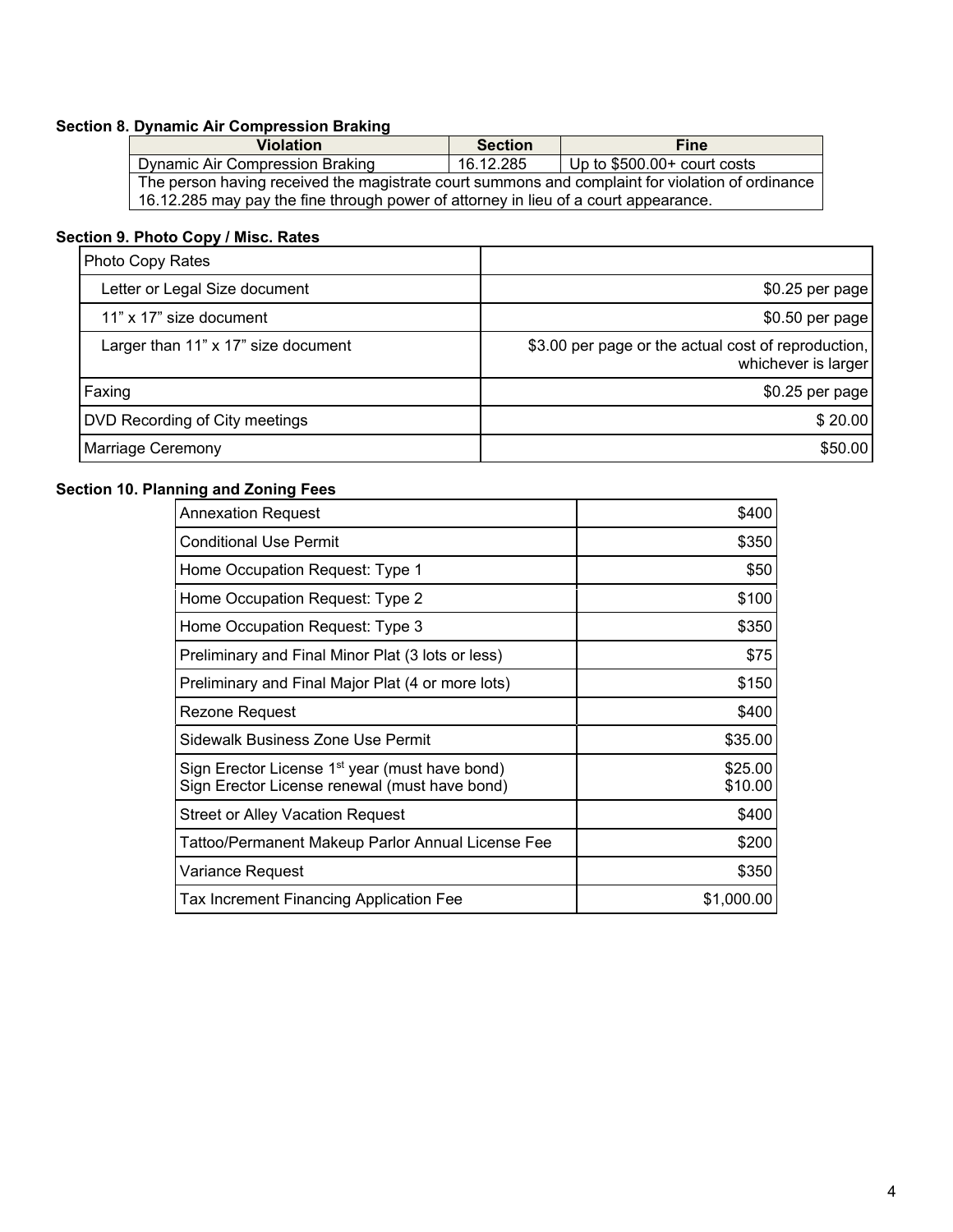# **Section 11. Building Permit Fees**

| 0000000 TH. Dununiy Formit F609<br><b>TYPE OF BUILDING</b> | <b>MATERIAL USED</b>                           | <b>RATE</b>                       | <b>RATE</b>                      |
|------------------------------------------------------------|------------------------------------------------|-----------------------------------|----------------------------------|
| <b>Water Utilizing Air Conditioning</b>                    | <b>City Water</b>                              | \$10 if less than 3 ton capacity  | \$20 for 3 ton capacity and over |
| or Refrigeration Equipment                                 |                                                |                                   |                                  |
| Dwellings - Wood/ Masonry                                  | Finished habitable space                       | Residential - 1-2 Family          | Residential - Multiple Family    |
|                                                            |                                                | $$74.00 - Sq. Ft.$                | $$75.00 - Sq. Ft.$               |
| <b>Basement</b>                                            |                                                | 20.00                             | Crawl Space 6.35                 |
| Garage                                                     | Detached 26.00                                 | Attached 30.00                    | Floor Only 4.50<br>Carport 15.00 |
| Pole Barn/                                                 | Concrete floor 15.00                           | Gravel 10.00                      | Rental Storage Building 30.00    |
| Cold Storage                                               |                                                |                                   |                                  |
| Shed                                                       |                                                | Treated Floor 9.50                | Concrete Floor 10.00             |
| Remodeling                                                 | Based on cost/valuation                        |                                   |                                  |
| <b>Deck</b>                                                | Composite Wood/Vinyl 26.00                     | Treated/Redwood/Cedar 7.00        | 3-Seasons Room 35.00             |
|                                                            | Pergola 9.50                                   | Front Steps 6' X 6' or less 10.00 | Covered 7.50                     |
| Windows                                                    | Replacement/Bow-                               | Based on cost                     |                                  |
|                                                            | Bay/Egress                                     |                                   |                                  |
| Shingling                                                  | Residential \$20.00                            | Steel \$25.00                     | Commercial 30.00                 |
| Razing                                                     | \$15.00                                        | Commercial Razing 25.00           |                                  |
| <b>Moving Permits</b>                                      | Sheds 15.00                                    | Homes 45.00 Garages 25.00         | Mobile Home Placement Permit     |
|                                                            | Pre-built structures - not new<br>construction |                                   | 25.00                            |
| Signs                                                      | 25.00 minimum per sign                         |                                   | Banner or portable 5.00          |
| Swimming Pool                                              | Over 5,000 gallons                             | 44.00                             |                                  |
| <b>HVAC/Sprinkler</b>                                      | 15.00                                          |                                   | Water Heater 5.00                |
| Fencing                                                    | Chain link                                     | 5.50 per ft. of fence to be       | *Fence rates for all heights*    |
|                                                            |                                                | installed                         |                                  |
|                                                            | Cedar                                          | 9.00 per ft. of fence to be       |                                  |
|                                                            |                                                | installed                         |                                  |
|                                                            | Treated                                        | 7.00 per ft. of fence to be       |                                  |
|                                                            |                                                | installed                         |                                  |
|                                                            | Split Rail                                     | 5.75 per ft. of fence to be       |                                  |
|                                                            |                                                | installed                         |                                  |
|                                                            | Vinyl                                          | 20.00 per ft. of fence to be      |                                  |
|                                                            |                                                | installed                         |                                  |
| Residing                                                   | Based on cost                                  |                                   |                                  |
| Sump Pump Installation                                     |                                                | \$10.00 per Pump                  |                                  |

\*Fees based on valuation.

Table 1-A pertaining to building permit fees shall be as follows:

| <b>Total Valuation</b>            | <b>Fee</b>                                                                                                                                |
|-----------------------------------|-------------------------------------------------------------------------------------------------------------------------------------------|
| \$00.00 to \$500.00               | \$10.00                                                                                                                                   |
| \$501.00 to \$1,000.00            | \$20.00                                                                                                                                   |
| \$1,001.00 to \$2,000.00          | \$20.00 for the first \$1,000.00 plus \$1.40 for each additional \$100.00 or fraction thereof, to<br>and including \$2,000.00             |
| \$2,001.00 to \$25,000.00         | \$45.00 for the first \$2,000.00 plus \$9.00 for each additional \$1,000.00 or fraction thereof, to<br>and including \$25,000.00          |
| \$25,001.00 to<br>\$50,000.00     | \$252.00 for the first \$25,000.00 plus \$6.50 for each additional \$1,000.00 or fraction thereof,<br>to and including $$50,000.00$       |
| \$50,001.00 to<br>\$100,000.00    | $$414.50$ for the first \$50,000.00 plus \$4.50 for each additional \$1,000.00 or fraction thereof,<br>to and including $$100,000.00$     |
| \$100,001.00 to<br>\$500,000.00   | \$639.50 for the first \$100,000.00 plus \$3.50 for each additional \$1,000.00 or fraction thereof,<br>to and including $$500,000.00$     |
| \$500,001.00 to<br>\$1,000,000.00 | \$2,039.50 for the first \$500,000.00 plus \$3.00 for each additional \$1,000.00 or fraction<br>thereof, to and including $$1,000,000.00$ |
| \$1,000,001.00 and up             | \$3,539.50 for the first \$1,000,000.00 plus \$2.00 for each additional \$1,000.00 or fraction<br>thereof                                 |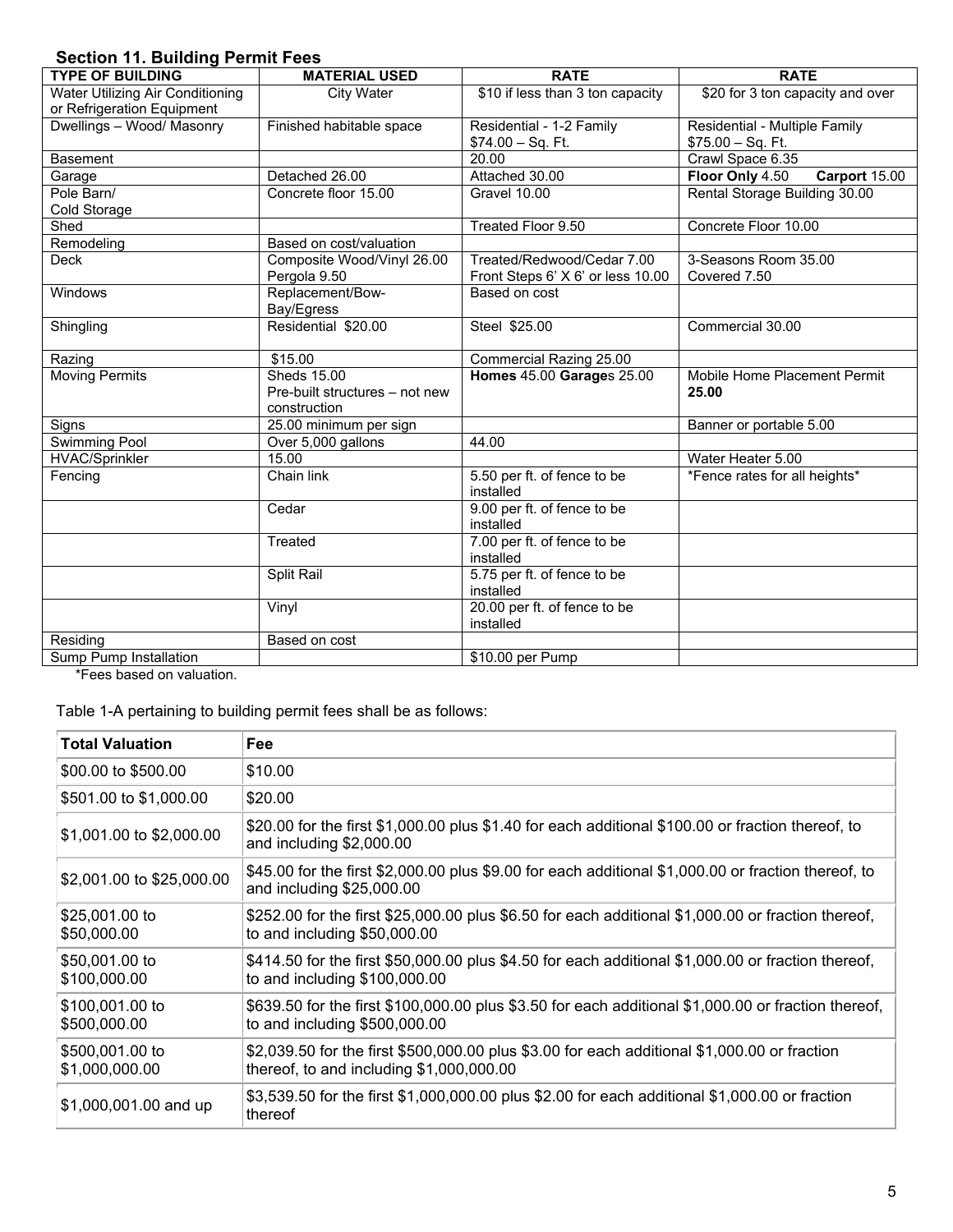## **Section 12. Restricted Use Site Disposal Costs**

| Compost                                                                                                                                                                                               | \$15 per ton                                                                                 |
|-------------------------------------------------------------------------------------------------------------------------------------------------------------------------------------------------------|----------------------------------------------------------------------------------------------|
| <b>Compost Free with Utility Bill</b>                                                                                                                                                                 | Free                                                                                         |
| <b>Batteries</b>                                                                                                                                                                                      | \$1 per unit                                                                                 |
| <b>Bio Degradable Greases</b>                                                                                                                                                                         | \$44.00 per ton                                                                              |
| Residential Cardboard - Clean, Recyclable Only                                                                                                                                                        | no charge                                                                                    |
| Commercial / Out of Area Cardboard - Clean, Recyclable Only                                                                                                                                           | \$25 per ton                                                                                 |
| <b>Compostable Feed Products</b>                                                                                                                                                                      | \$42.75                                                                                      |
| Controlled salvage (non metal)                                                                                                                                                                        | no charge                                                                                    |
| <b>Evacuation fee for Freon Units</b>                                                                                                                                                                 | Market                                                                                       |
| Min. load charge                                                                                                                                                                                      | \$5.00                                                                                       |
| Municipal Solid Waste (MSW) and Unsorted Mix Loads                                                                                                                                                    | \$75.00 per ton                                                                              |
| Non Friable Asbestos                                                                                                                                                                                  | \$75.00 per ton                                                                              |
| Roll off dumping service                                                                                                                                                                              | \$150.00 per each time                                                                       |
| Rubble                                                                                                                                                                                                | \$35.00 per ton                                                                              |
| Sump Waste (\$3 per load plus)                                                                                                                                                                        | \$110.70 per ton                                                                             |
| <b>Trees</b>                                                                                                                                                                                          | \$35.00                                                                                      |
| Used oil                                                                                                                                                                                              | no charge                                                                                    |
| <b>Car Tire Without Rim</b>                                                                                                                                                                           | market                                                                                       |
| Waste Tires by weight                                                                                                                                                                                 | market                                                                                       |
| <b>White Goods and Metal</b>                                                                                                                                                                          | \$25.00 per ton                                                                              |
| Bulk Material Load over 2 yards                                                                                                                                                                       | \$50.00                                                                                      |
| Mixed Bulk Load under 2 yards                                                                                                                                                                         | \$14.00                                                                                      |
| <b>VIOLATIONS</b>                                                                                                                                                                                     |                                                                                              |
| Failure to sort loads at rubble site and/or free access area (drop-off) for improper<br>dumping                                                                                                       | \$75.00                                                                                      |
| Unpermitted waste in garbage, yard waste or recycle containers.                                                                                                                                       | \$50.00                                                                                      |
| Clean-up by city employees following improper dumping                                                                                                                                                 | \$25.00 per hour1st<br>Violation/\$50.00 per hour 2 <sup>nd</sup><br>Violation 1 hr. min chg |
| Failure to secure load - branches/trees delivered that is not securely tied and<br>yard waste, garbage or other material that may blow from the load that is not<br>tarped or tied down upon delivery | \$35.00 per occurrence                                                                       |
| Rubble is described as concrete, rock, brick, shingles, couches, lumber (not green treated), timbers, lathe and<br>plaster, old furniture, carpet, heavy plastics and sheetrock                       |                                                                                              |

WHEREAS, The city commission hereby delegates to the Solid Waste Commissioner the authority to grant a person or entity a full or partial waiver of the Restricted Use Sites disposal fees as set forth below:

(A) (1) of 100% of the cost of disposal related to demolition rubble which contains at least 60% or more concrete or brick, subject to City's need for the material at the Solid Waste Disposal site as determined by the City of Huron Solid Waste Superintendent or Landfill Coordinator, and provided (i) the person or entity hauls the material to and compacts it in the area(s) designated by the Solid Waste Superintendent or his/her designee, (ii) the person or entity then places an 8 inch layer of clay over area filled in by person/entity, (iii) the above identified work is done at the sole expense of the person or entity depositing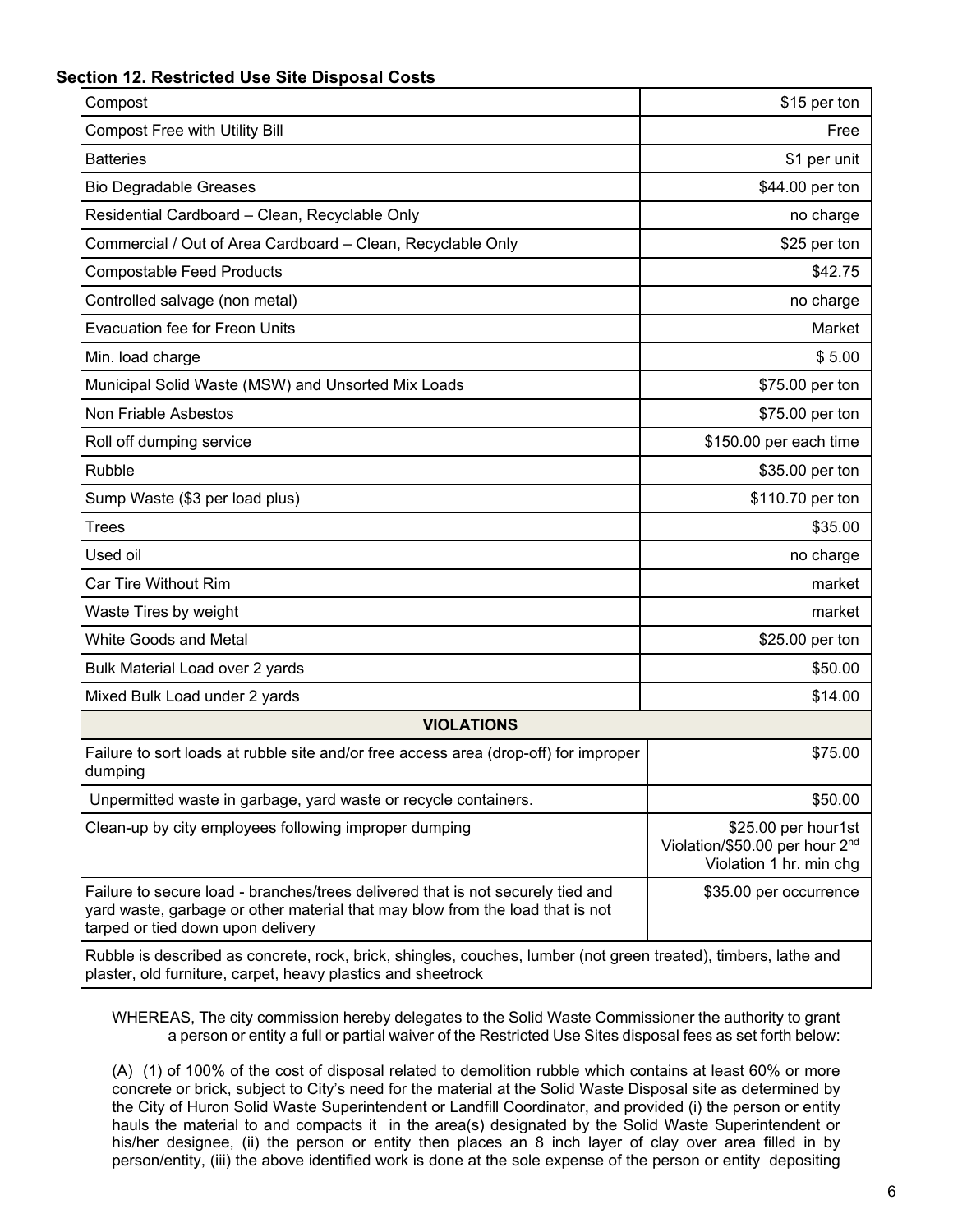the material at the Solid Waste Landfill Site, and (iv) the disposal and above identified work to be done by the person or entity shall be completed within thirty days; or

(2) of 50% of the cost of disposal related to demolition rubble to be deposited provided (i) the rubble to be deposited is from demolition of a structure located within the City of Huron following a condemnation determination by the Building Inspector that the structure is to be demolished, and (ii) that the disposal to be done by the person or entity shall be completed within thirty days;

(b) a request for a waiver of the disposal fee as set forth above shall in writing, stating the reason for the request for a waiver and specifying the thirty day time frame in which the rubble would be taken to the Restricted Use Site and during which time period the waiver is requested, signed by the person or entity requesting the waiver, and submitted to the Solid Waste Superintendent;

 (c) upon written request from the individual or entity granted a disposal fee waiver as set forth in (a) above the Solid Waste Superintendent may grant an extension not to exceed thirty days; any request for an additional extension shall be in writing and submitted to the city commission;

(d) should a request for a waiver or extension be denied by the Solid Waste Commissioner the person or entity requesting the waiver or extension may appeal to the city commission within ten days of receipt of the notice of the denial; an appeal shall be submitted in writing to the Finance Officer and shall be heard by the city commission within fourteen days of the filing of the notice of appeal;

(e) should the Solid Waste Commissioner be unavailable or have a personal or business interest in the waiver request submitted the Mayor shall approve or deny the waiver request.

(B) Yard waste consisting of grass clippings and leaves has been and will be allowed into the Restricted Use Site at no charge but will be weighed into the site.

(C) People delivering mixed loads of material will be required to make multiple passes over the scale since different materials are charged at different costs per ton.

#### **Section 13. Street Department / Traffic Equipment Fees**

| Bob cat                                              | \$85/hour                  |
|------------------------------------------------------|----------------------------|
| End Dump 14yd                                        | \$115/hour                 |
| Motor Grader                                         | \$155/hour                 |
| Pickup                                               | \$35/hour                  |
| Sand Truck                                           | \$65/hour (1 hour minimum) |
| Side Dump                                            | \$130/hour                 |
| Sweeper                                              | \$135/hour                 |
| <b>Water Truck</b>                                   | \$95/hour                  |
| Wheel Loader 4yd                                     | \$155/hour                 |
| Telehandler                                          | \$105/hour                 |
| <b>Boom Truck</b>                                    | \$125/hour                 |
| Note: Operator Expenses are included in above fees   |                            |
| Barricades, Roll Up Signs with Stands                | \$2 each per day           |
| Traffic Drums, Cones, Tubes, Flasher and Metal Signs | \$1 each per day           |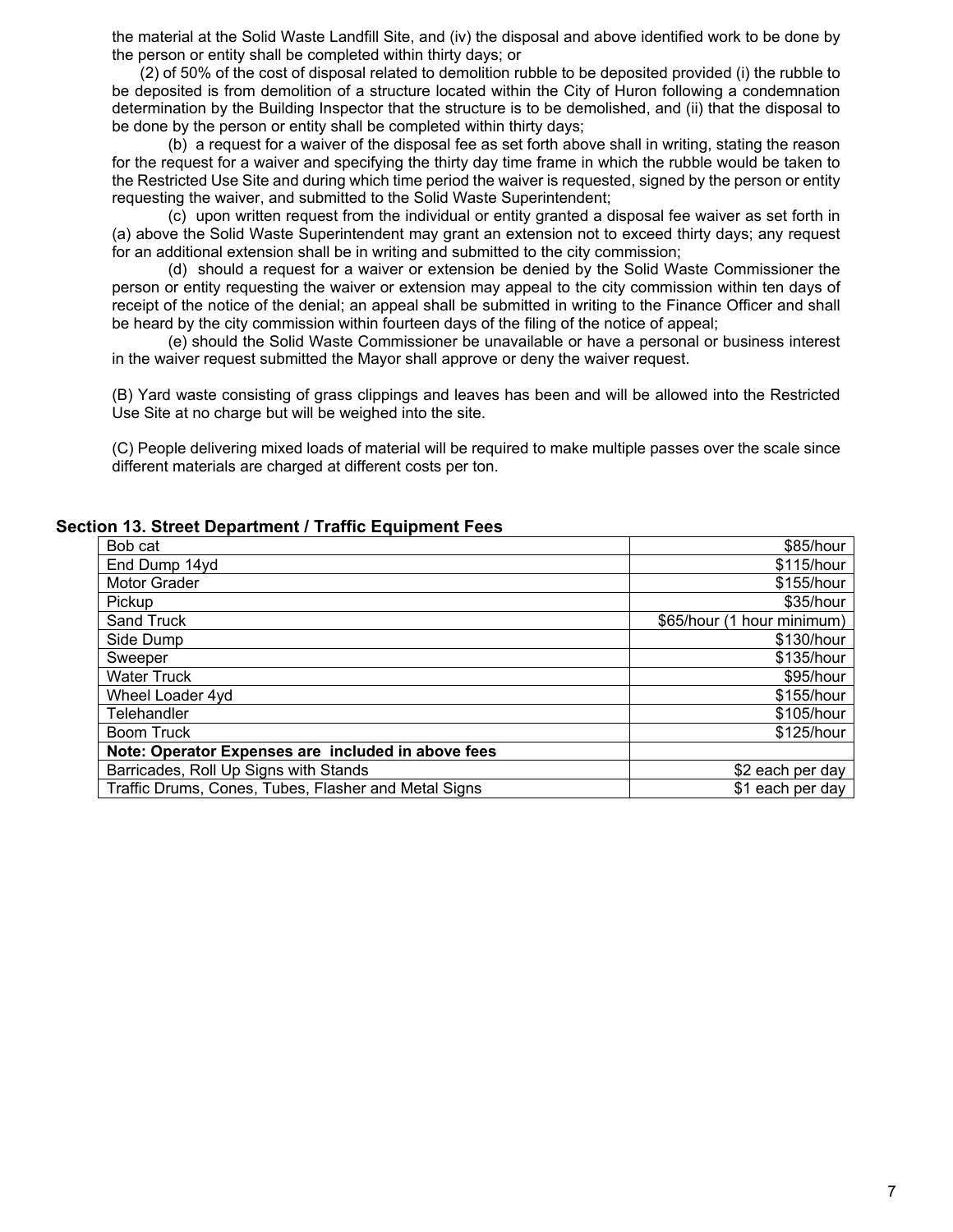#### **Section 14. Water and Sewer Fees**

Г

WHEREAS, Chapter 21 of the municipal Code of the City of Huron, South Dakota, provides for fees for service work performed by the Water-Sewer Service Department; said fees are to be reviewed annually by the Water-Sewer Commissioner for possible recommended adjustments due to inflation and any changes in the rates must be approved by the City Commission.

| <b>Wastewater Rate Schedule</b>                                                                  |                                                         |                                                         |                                                   |  |
|--------------------------------------------------------------------------------------------------|---------------------------------------------------------|---------------------------------------------------------|---------------------------------------------------|--|
| Trunkline Fee (minimum fee based on 50 front feet)                                               |                                                         | \$50/front foot                                         |                                                   |  |
| <b>Excavation Permit</b>                                                                         |                                                         | \$10.00                                                 |                                                   |  |
| Street Repair for Paved Streets up to 3'x3' cut                                                  |                                                         | \$200.00 minimum plus unit cost of \$40 per square yard |                                                   |  |
| <b>Street Repair for Gravel Streets</b>                                                          |                                                         | \$75.00 minimum plus unit cost of \$20 per square yard  |                                                   |  |
| Minimum Service Charge                                                                           |                                                         | \$35.00                                                 |                                                   |  |
| Travel Trailers/Campers/Mobile Living Units with water                                           |                                                         |                                                         | \$31.69 sewer + \$ garbage per month              |  |
| metered through master meter of trailer court                                                    |                                                         |                                                         |                                                   |  |
| Trace sewer lines for contractors                                                                |                                                         |                                                         | \$45.00 minimum + \$45.00 per hour                |  |
| <b>Trench Box Rent</b>                                                                           |                                                         |                                                         | \$80.00 per day                                   |  |
| <b>Backhoe Rent</b>                                                                              |                                                         |                                                         | \$125.00 per hour                                 |  |
| Generator Fee                                                                                    |                                                         |                                                         | \$40.00 per hour                                  |  |
| Jet Truck with operator:                                                                         |                                                         |                                                         |                                                   |  |
|                                                                                                  | <b>Regular Hours</b>                                    | \$280.00 per hour                                       |                                                   |  |
|                                                                                                  | <b>After Hours</b>                                      | \$305.00 per hour<br>\$490.00 per month                 |                                                   |  |
| Industrial Pretreatment Program Fee<br>Sewer Tap Permit and Inspection Fee                       |                                                         | \$35                                                    |                                                   |  |
| <b>Sewer Rates</b>                                                                               |                                                         |                                                         |                                                   |  |
|                                                                                                  |                                                         |                                                         |                                                   |  |
|                                                                                                  | Monthly Customer Charge (1st<br>1,000 gallons included) |                                                         | <b>Sewer Usage Rate</b><br>(\$ per 1,000 gallons) |  |
| <b>Within City Limits</b>                                                                        | \$20.37                                                 |                                                         | \$3.64                                            |  |
| <b>Rural Rates</b><br>(Outside City Limits)                                                      | \$27.17                                                 |                                                         | \$5.34                                            |  |
| <b>Industrial Customers Conveying</b><br><b>Sewage Directly to Wastewater</b><br><b>Facility</b> | \$20.37                                                 |                                                         | \$1.75                                            |  |
|                                                                                                  | <b>Surcharges for High-Strength Wastewater</b>          |                                                         |                                                   |  |
| Biochemical Oxygen Demand (BOD) in excess of 250 mg/l                                            |                                                         |                                                         | \$0.398 per pound                                 |  |
| Total Suspended Solids (TSS) in excess of 250 mg/l                                               |                                                         |                                                         | \$0.449 per pound                                 |  |
| Total Ammonia-N (NH3-N) in excess of 25 mg/l                                                     |                                                         |                                                         | \$0.700 per pound                                 |  |
| Fats, Oils, and Grease (FOG) in excess of 100 mg/l                                               |                                                         |                                                         | \$1.000 per pound                                 |  |

| <b>Lab Fees - Water and Wastewater Treatment</b> |         |
|--------------------------------------------------|---------|
| BOD                                              | \$35.00 |
| <b>TSS</b>                                       | \$8.00  |
| DO                                               | \$8.00  |
| pH                                               | \$4.00  |
| Ammonia                                          | \$8.00  |
| <b>Fecal Coliform</b>                            | \$27.00 |
| Overtime per Hour                                | \$40.00 |
| <b>TDS</b>                                       | \$4.00  |
| <b>Total CI2</b>                                 | \$8.00  |
| Free CI2                                         | \$8.00  |
| Iron                                             | \$8.00  |
| Manganese                                        | \$8.00  |

٦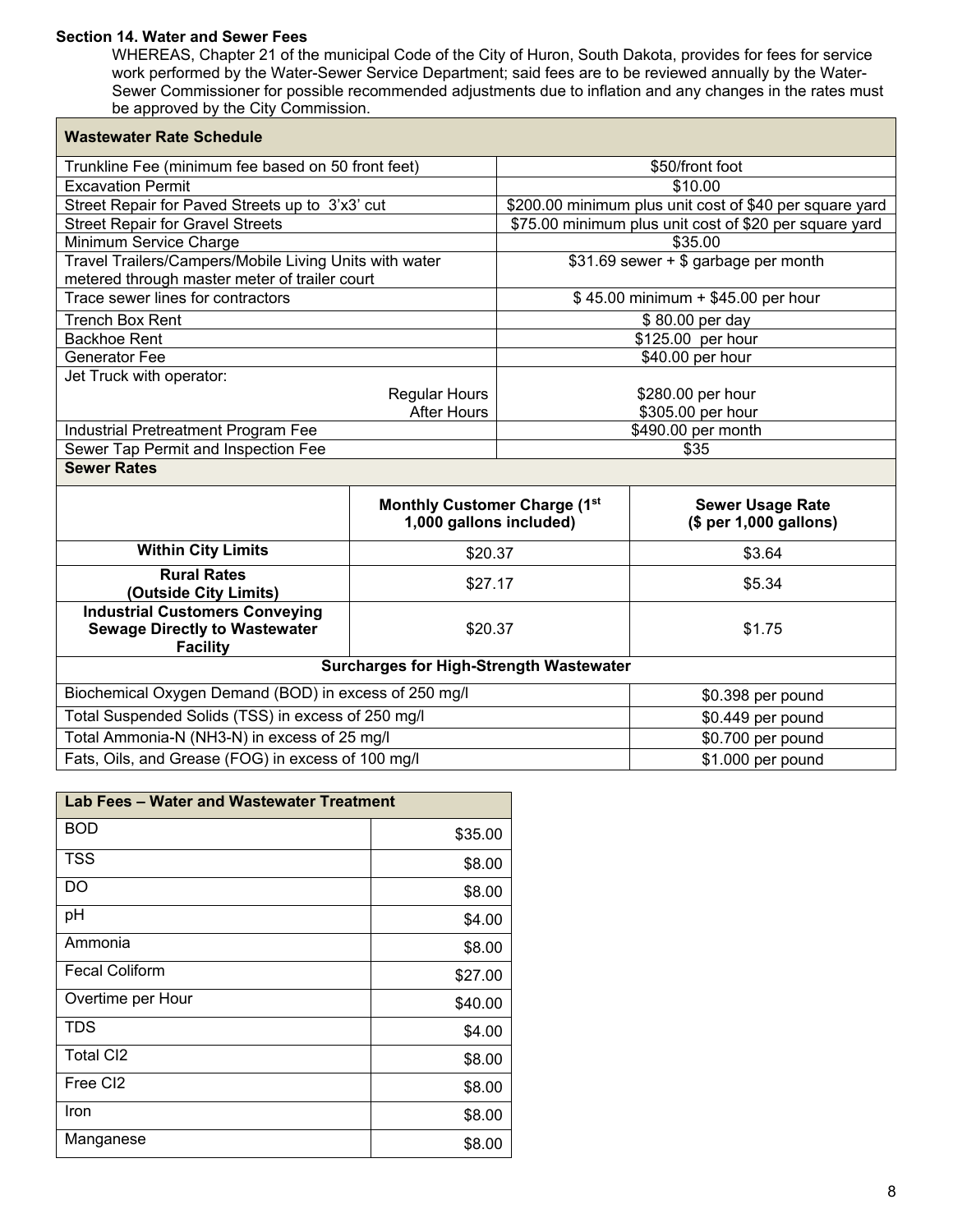| Fluoride                                              | \$8.00  |  |  |
|-------------------------------------------------------|---------|--|--|
| Total Hardness / Permanate Hardness                   | \$20.00 |  |  |
| Langlier Index                                        | \$28.00 |  |  |
| <b>Hauled Waste Fees - Wastewater Treatment Plant</b> |         |  |  |
|                                                       |         |  |  |
| Per 1000 Gallons                                      | \$20.00 |  |  |

| <b>Water Fees</b>         |       |                                                    |                                          |                                                                                                    |                                                                      |  |
|---------------------------|-------|----------------------------------------------------|------------------------------------------|----------------------------------------------------------------------------------------------------|----------------------------------------------------------------------|--|
|                           |       |                                                    | <b>Customer Service Charge Per Month</b> |                                                                                                    |                                                                      |  |
| <b>Meter Size</b>         |       | <b>Within City Limits</b><br>$(1st 1,000$ gallons) |                                          |                                                                                                    | <b>Rural Rates</b><br>(Outside City Limits)<br>$(1st 1,000$ gallons) |  |
| 5/8" and 3/4"             |       | 16.11                                              |                                          |                                                                                                    | 20.94                                                                |  |
| 1"                        |       | 21.21                                              |                                          |                                                                                                    | 27.57                                                                |  |
| $1\frac{1}{2}$            |       | 36.58                                              |                                          |                                                                                                    | 47.55                                                                |  |
| 2"                        | 44.13 |                                                    |                                          |                                                                                                    | 73.31                                                                |  |
| 3"                        | 74.78 |                                                    |                                          |                                                                                                    | 97.21                                                                |  |
| 4"                        |       | 117.53                                             |                                          |                                                                                                    | 152.79                                                               |  |
| 6"                        |       | 214.74                                             |                                          |                                                                                                    | 279.16                                                               |  |
| 8"                        |       | 487.20                                             |                                          |                                                                                                    | 633.36                                                               |  |
|                           |       |                                                    | Water Usage Rate (\$ per 1,000 gallons)  |                                                                                                    |                                                                      |  |
| <b>Within City Limits</b> |       | <b>City Owned</b><br><b>Facilities</b>             |                                          | <b>Large Industrial Customers</b><br>(Users Averaging Over 15 Million<br><b>Gallons per Month)</b> | <b>Rural Rates</b><br>(Outside City Limits)                          |  |
| \$4.84                    |       | \$2.52                                             |                                          | \$3.47                                                                                             | \$6.29                                                               |  |

| Trunkline Fee (minimum fee based on 50 front feet) | \$50 /front foot                            |  |  |
|----------------------------------------------------|---------------------------------------------|--|--|
| <b>Excavation Permit</b>                           | \$10.00                                     |  |  |
| Street Repair for Paved Streets -up to 3'x3' Cut   | \$200.00 minimum plus unit cost of \$40 per |  |  |
|                                                    | square yard                                 |  |  |
| <b>Street Repair for Gravel Streets</b>            | \$75.00 minimum plus unit cost of \$20 per  |  |  |
|                                                    | square yard                                 |  |  |
| Water Fee for Construction without Irrigation      | \$35.00/month                               |  |  |
| Minimum Service Charge                             | \$35.00                                     |  |  |
| After Hours Service Charge:                        |                                             |  |  |
| 5PM - 10 PM Weekdays                               | \$55.00                                     |  |  |
| 10PM - 8 AM, Holidays & Weekends                   | \$80.00                                     |  |  |
| Repair to ECoder because of damage due to          | \$200.00 + \$35.00 Service Call             |  |  |
| negligence by others than the city                 |                                             |  |  |
| Replace Water Shut-off Cover                       | $$30.00 + parts$                            |  |  |
| <b>Trench Box Rent</b>                             | \$80.00 per day                             |  |  |
| <b>Backhoe Rent</b>                                | \$125.00 Per Hour                           |  |  |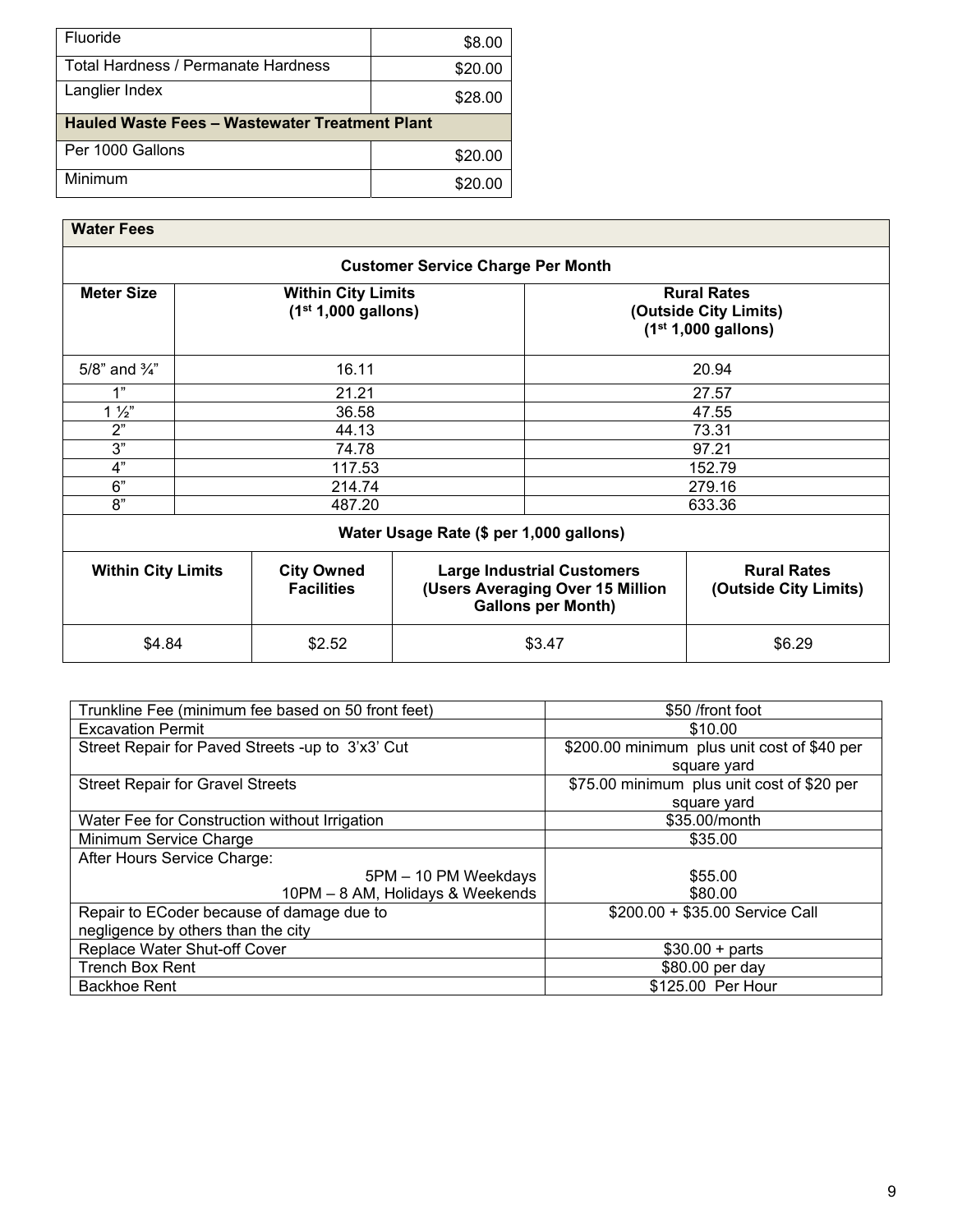| <b>Tapping Fees For Water Services</b> |                   |  |  |
|----------------------------------------|-------------------|--|--|
| <b>Tap Size</b>                        | <b>Total Fees</b> |  |  |
| 1" & under                             | \$125.00**        |  |  |
| $1\frac{1}{2}$                         | $$150.00**$       |  |  |
| n"                                     | $$175.00**$       |  |  |
| <b>** Plus Meter and Materials</b>     |                   |  |  |

Fire Protection Services – No Charge

Tapping fees do not cover materials or the cost of installing the material. Owner is responsible for the installation & maintenance of the service line from the main to the house. The water meter and tap must be installed within 30 days of purchase. All materials, shut-offs, and risers must conform to city ordinances and be pre-approved by city engineer before installation.

#### **Tapping Fees Rural Users**

- Rural Tapping Fee City tap fee plus 40%.
- No Trunkline Fee.
- **Monthly service charge as listed above.**
- **If a rural user is annexed, the rural user may pay the trunkline fee and switch to city rates.**
- Rural residents will be served when it becomes economically feasible to install main to their area. The feasibility will be determined by the City Commission.
- All materials, shut-offs, and risers must conform to city ordinances and be pre-approved by city engineer before installation.

#### **Section 15. Rental Code Fees**

| The fees as set forth below are hereby the fees which are required to be<br>paid by owners and operators for the permit required pursuant to<br>ordinance 5.90.090 and related inspections | Amount                         |
|--------------------------------------------------------------------------------------------------------------------------------------------------------------------------------------------|--------------------------------|
| One year permit for each single dwelling structure/building                                                                                                                                | \$30.00                        |
| Two year permit for each single dwelling structure/building                                                                                                                                | \$55.00                        |
| Three year permit for each single dwelling structure/building                                                                                                                              | \$80.00                        |
| One year permit for each multi-dwelling structure/building                                                                                                                                 | \$25.00 plus \$5 per unit/year |
| Two year permit for each multi-dwelling structure/building                                                                                                                                 | \$45.00 plus \$5 per unit/year |
| Three year permit for each multi-dwelling structure/building                                                                                                                               | \$65.00 plus \$5 per unit/year |
| Re-inspection fee if re-inspection is required more than once after any<br>inspection to confirm/verify correction done as required                                                        | Up to a maximum of \$100       |
| Missed inspection appointment fee if inspection scheduled and dwelling unit<br>not open to inspector requiring rescheduling of inspection                                                  | Up to a maximum of \$100       |

#### **Section 16. Library Fines and Fees**

| <b>Item</b>       | <b>Loan Period</b> | Renewal  | <b>Fines</b> | <b>Maximum Fine</b> | <b>Borrowing Limits</b> |
|-------------------|--------------------|----------|--------------|---------------------|-------------------------|
| BOOKS*            | 3 weeks            | $Yes-3X$ | 10c/day      | \$5.00              | Combination of 50 items |
| PAPERBACKS*       | 3 weeks            | $Yes-3X$ | 10c/dav      | \$5.00              | Combination of 50 items |
| MAGAZINES*        | 3 weeks            | $Yes-3X$ | 10c/day      | \$5.00              | Combination of 50 items |
| AUDIO/CDMP3       | 3 weeks            | $Yes-3X$ | 25c/day      | \$10.00             | 6 items                 |
| DVD.              | 7 days             | $Yes-3X$ | \$1.00/day   | \$10.00             | 6 items                 |
| <b>HOTSPOTS</b>   | 7 days             | No.      | \$2.00       | \$14.00             |                         |
| <b>HS Replace</b> |                    |          | \$199.00     |                     |                         |
| <b>BIKE LOCKS</b> | dav                | No.      | \$20.00      | \$20.00             |                         |
| ILL               | Varies             | Varies   | \$1.00/day   | \$10.00             | Varies                  |

**\*Combination of 50 items per library card.**